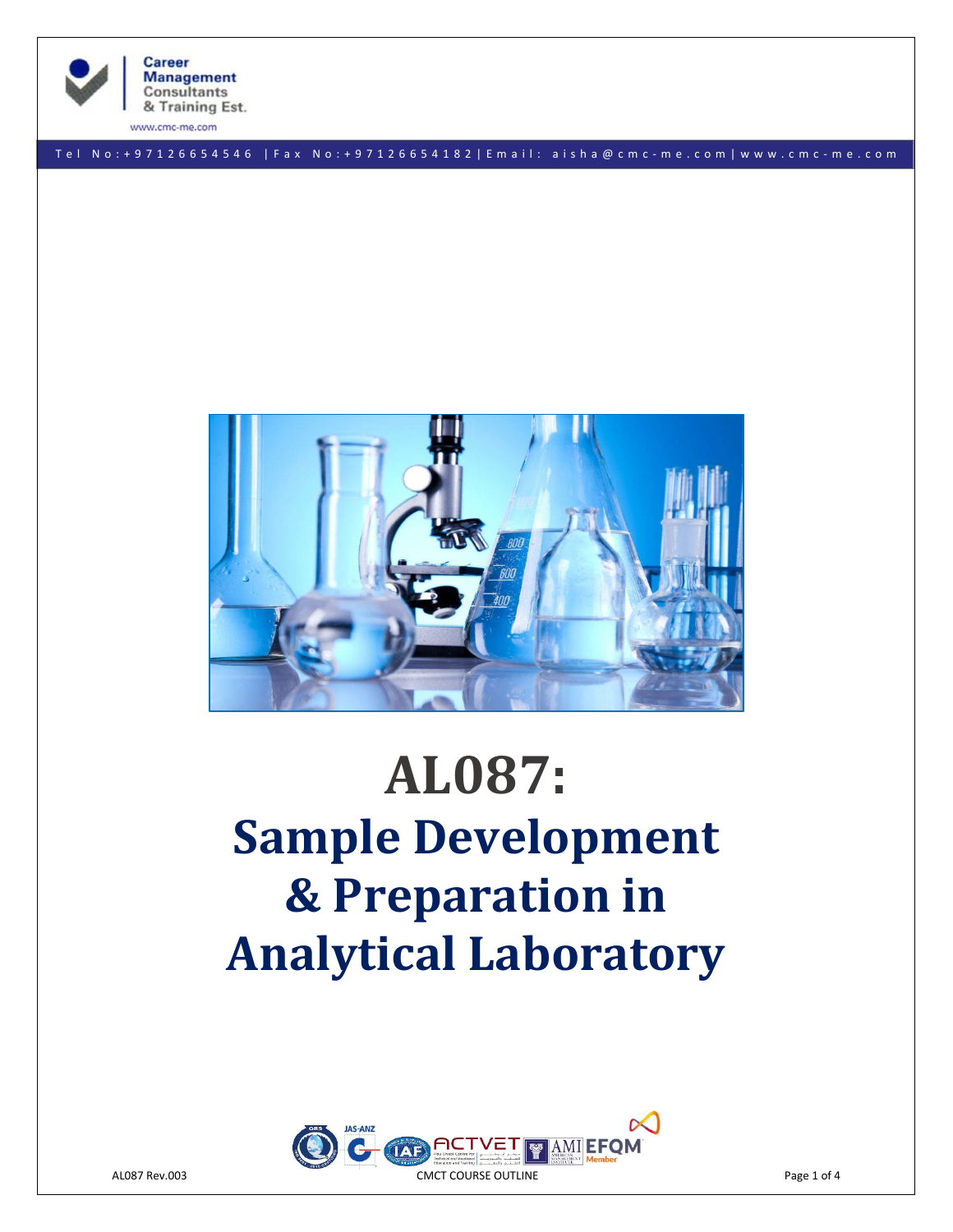

#### T e l N o : + 9 7 1 2 6 6 5 4 5 4 6 | F a x No: + 9 7 1 2 6 6 5 4 1 8 2 | E m a i l : a i s h a @ c m c - m e . c o m | w w w . c m c - m e . c o m

# Training Description:

Sample preparation is still one of the more time-consuming, labor-intensive, and error-prone steps in the analytical cycle. Newer techniques that are faster, safer, easier to perform, provide better recovery and reproducibility, more easily automated and especially those that use smaller amounts of sample and solvent are receiving increased attention.

# Training Objective:

## By the end of the training, participants will be able to:

- $\checkmark$  Have the driving forces for improvements in sample preparation
- $\checkmark$  Learn the trends in sample preparation technologies
- $\checkmark$  Learn the miniaturization of liquid- and solid-phase extraction
- $\checkmark$  Knowledgeable with nan fluidics and lab-on-a-chip technology
- $\checkmark$  Learn the new techniques such as stir-bar sorptive extraction and matrix solid phase extraction

# Training Designed for:

This course is intended for Laboratory Managers, Analytical Chemists, Medical Scientists, Laboratory Supervisors, Research and Development Scientists, Microbiologists, Food Technologists and Quality Assurance/Control Managers.

## Training Program:

## *DAY ONE:*

- ❖ PRE-TEST
- ❖ Introduction
- ❖ Why do we need better sample preparation techniques?
- ❖ Sources of error generated during chromatographic analysis
- $\dots$  Time spent on typical chromatographic analysis where improvements can be made
- ❖ What are the trends in sample preparation not the same old grind!
- ❖ Why are miniaturized sample prep technologies getting so much attention?

## *DAY TWO:*

- ❖ What are some of the newer extraction technologies for liquid samples?
- ❖ Are the days of separatory funnels are numbered?
- ❖ Micro-extractions, solid-phase microextractions, single-drop microextractions, levitated drop microextractions – how is this accomplished?
- ❖ Flow-injection extraction
- ❖ Membrane extraction technologies

## *DAY THREE:*

- ❖ What's new in solid phase extraction?
- ❖ SPE micropipette tip extraction of microliter and smaller sized samples

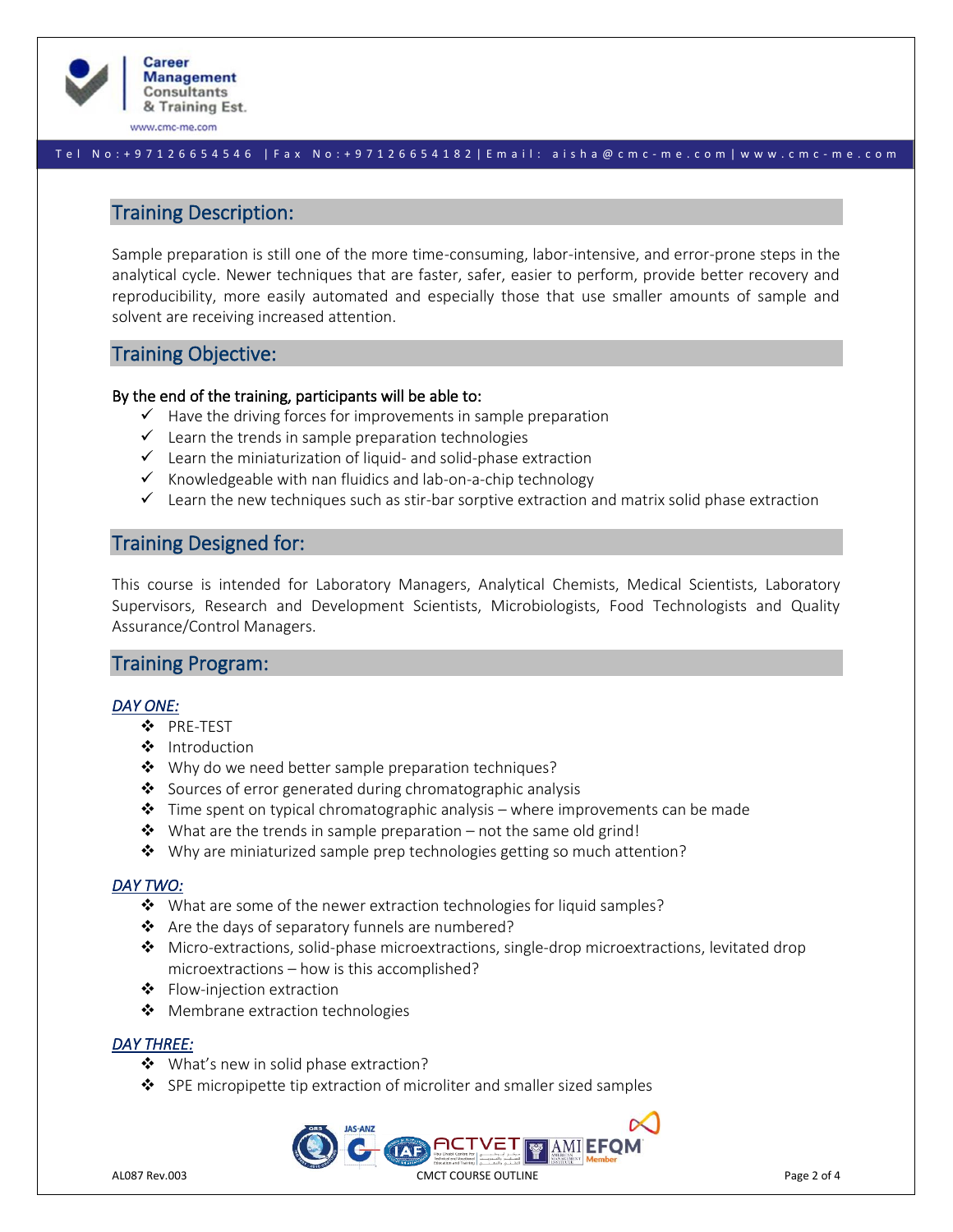

#### T e l N o : + 9 7 1 2 6 6 5 4 5 4 6 | F a x No: + 9 7 1 2 6 6 5 4 1 8 2 | E m a i l : a i s h a @ c m c - m e . c o m | w w w . c m c - m e . c o m

- ❖ What problems can be solved with pipette-tip configurations?
- $\dots$  96-well SPE plates do they continue to have a role in high throughput sample prep automation of biological fluids

#### *DAY FOUR:*

- ❖ What about 96-well filtration plates (compared to SPE plates)?
- ❖ On-line solid-phase extraction
- ❖ Stir-bar sorptive extraction
- ❖ What are some new sample prep techniques for specialized applications?

#### *DAY FIVE:*

- ❖ Nan fluidics and lab-on-a-chip technology
- ❖ Removal of proteins from biological fluids using affinity phases
- ❖ Matrix-solid phase dispersion for novel extractions
- ❖ Course Conclusion
- ❖ POST-TEST and EVALUATION

## Training Requirements:

"Hands-on practical sessions, equipment and software will be applied during the course if required and as per the client's request."

Please note that the above topics can be amended as per client's learning needs and objectives. Further, it should be forwarded to us a month prior to the course dates.

## Training Methodology:

This interactive training course includes the following training methodologies as a percentage of the total tuition hours:

- 30% Lectures, Concepts, Role Play
- 70% Workshops & Work Presentations, Techniques, Based on Case Studies & Practical Exercises, Software & General Discussions
- Pre and Post Test

# Training Certificate(s):

Internationally recognized certificate(s) will be issued to each participant who completed the course.

# Training Fees:

As per the course location - This rate includes participant's manual, hand-outs, buffet lunch, coffee/tea on arrival, morning & afternoon of each day.

Note: The 5% VAT (Value Added Tax), will be effective starting 01st of January 2018 as per the new regulation from the UAE Government. The VAT applies for all quotation both for local and abroad.